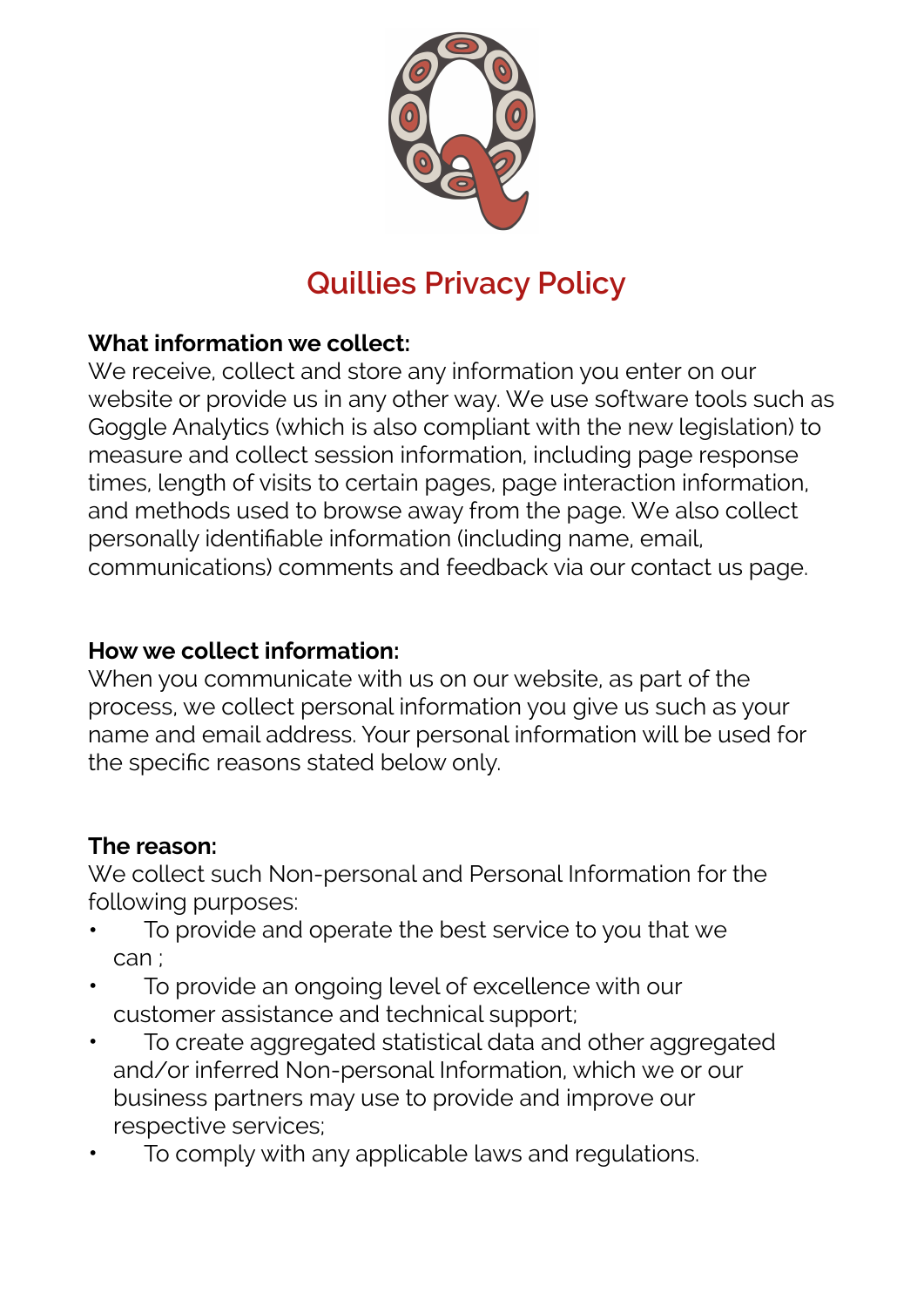#### **How we store, use, share and disclose your site visitors' personal information?**

Quillies is hosted on the Wix.com platform. Wix.com provides us with the online platform that allows us to provide and market our services to you. Your data may be stored through Wix.com's data storage, databases and the general Wix.com applications. They store your data on secure servers behind a firewall.

Any information received via our contact us page on the website is stored via Wix logging system and deleted after 31 days unless further communication has been made.

#### **How we communicate with your site visitors?**

if you are an agreed / current client of Quillies We may contact you to notify you regarding your account, to troubleshoot problems with your account, to resolve a dispute, to collect fees or monies owed, to poll your opinions through surveys or questionnaires, to send updates about our company, or as otherwise necessary to contact you to enforce our User Agreement, applicable national laws, and any agreement we may have with you. For these purposes we may contact you via email, telephone, text messages, and postal mail.

#### **How we use cookies and other tracking tools?**

We collect Device Information using the following technologies: - "Cookies" are data files that are placed on your device or computer and often include an anonymous unique identifier. For more information about cookies, and how to disable cookies, visit [http://](https://l.facebook.com/l.php?u=http%3A%2F%2Fwww.allaboutcookies.org%2F&h=ATPCsHh-VtATsVA-acv8c-UQTSNdRXJNs2E4FPhCbZIh0xuIhp2OVWqt0chBmN-ECgnrHa-rscOrf-efaYaRRBnFRl8_1ab6DZTSTj-mfKKbb90uqQn-CFvW) [www.allaboutcookies.org](https://l.facebook.com/l.php?u=http%3A%2F%2Fwww.allaboutcookies.org%2F&h=ATPCsHh-VtATsVA-acv8c-UQTSNdRXJNs2E4FPhCbZIh0xuIhp2OVWqt0chBmN-ECgnrHa-rscOrf-efaYaRRBnFRl8_1ab6DZTSTj-mfKKbb90uqQn-CFvW).

Quillies uses the services of Goggle Analytics which tracks personal information through the use of cookies, for details on Goggles Privacy policy and data storage please see their privacy policy [https://](https://l.facebook.com/l.php?u=https%3A%2F%2Fpolicies.google.com%2Fprivacy&h=ATPCsHh-VtATsVA-acv8c-UQTSNdRXJNs2E4FPhCbZIh0xuIhp2OVWqt0chBmN-ECgnrHa-rscOrf-efaYaRRBnFRl8_1ab6DZTSTj-mfKKbb90uqQn-CFvW) [policies.google.com/privacy](https://l.facebook.com/l.php?u=https%3A%2F%2Fpolicies.google.com%2Fprivacy&h=ATPCsHh-VtATsVA-acv8c-UQTSNdRXJNs2E4FPhCbZIh0xuIhp2OVWqt0chBmN-ECgnrHa-rscOrf-efaYaRRBnFRl8_1ab6DZTSTj-mfKKbb90uqQn-CFvW)